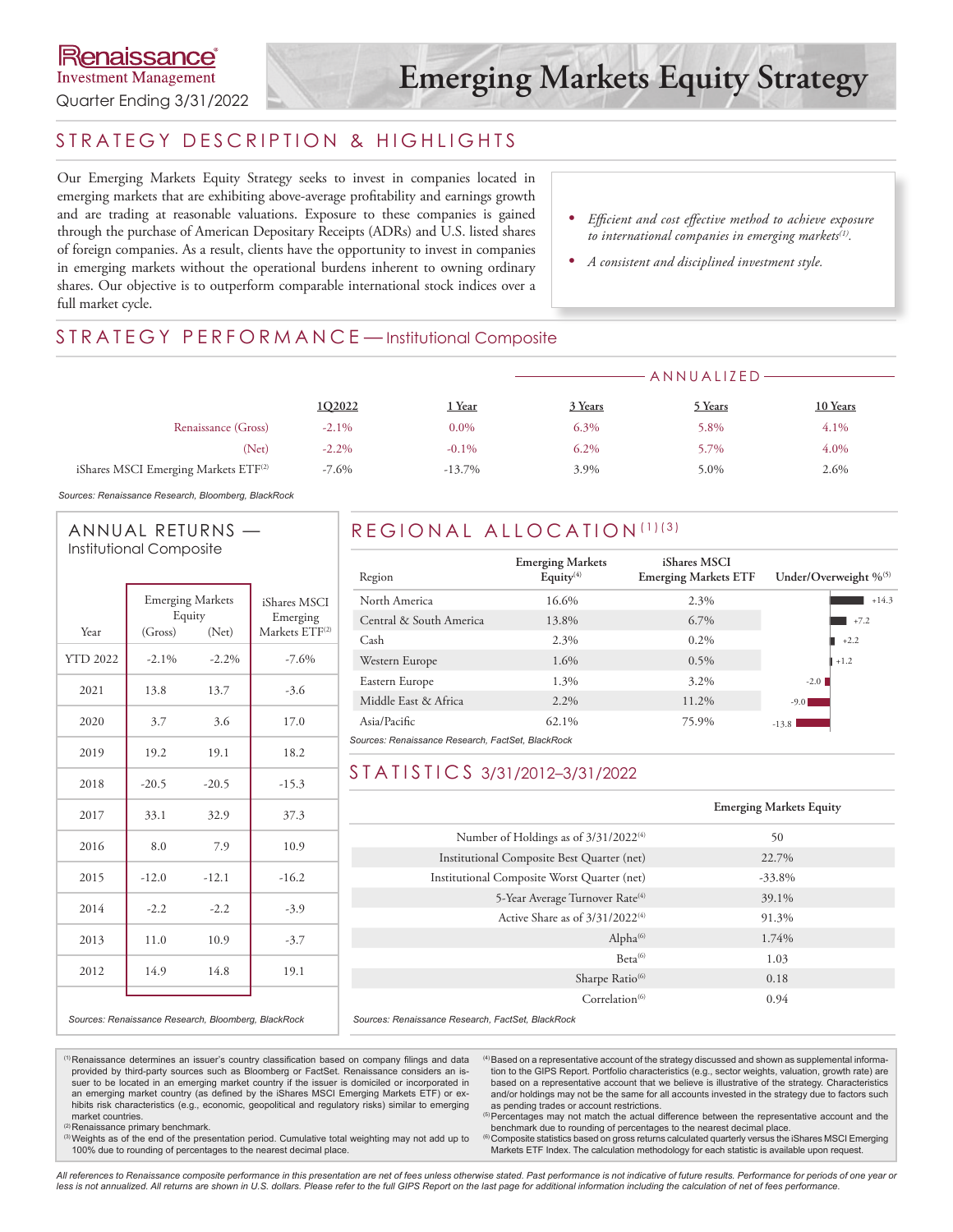# Emerging Markets Equity Strategy Quarter Ending 3/31/2022

### BUY DISCIPLINE (1)



### SELL DISCIPLINE<sup>(1)</sup> RISK CONTROL



*Stock rankings are used as a tool in our sell decision process.*

WORST

Characteristics of Sell-Ranked Stocks

- High Valuation
- Slowing Rates of Earnings Growth
- Negative Earnings Estimate Revisions

- Approximately 45-55 Positions
- Equal-Weighted Positions<sup>(2)</sup>
- 40% Maximum in Any Sector<sup>(2)</sup>
- Reviewed For Scaleback at Double-Weight<sup>(2)</sup>
- Factor Risk Assessment
- Geopolitical/Country Risk Analysis

′<sup>n</sup> This is an overview of the investment process that guides our decision making. While stock rankings are used as a guide, the Portfolio Manager uses fundamental analysis to determine all buys and sells.<br><sup>⊘</sup>Based on Bu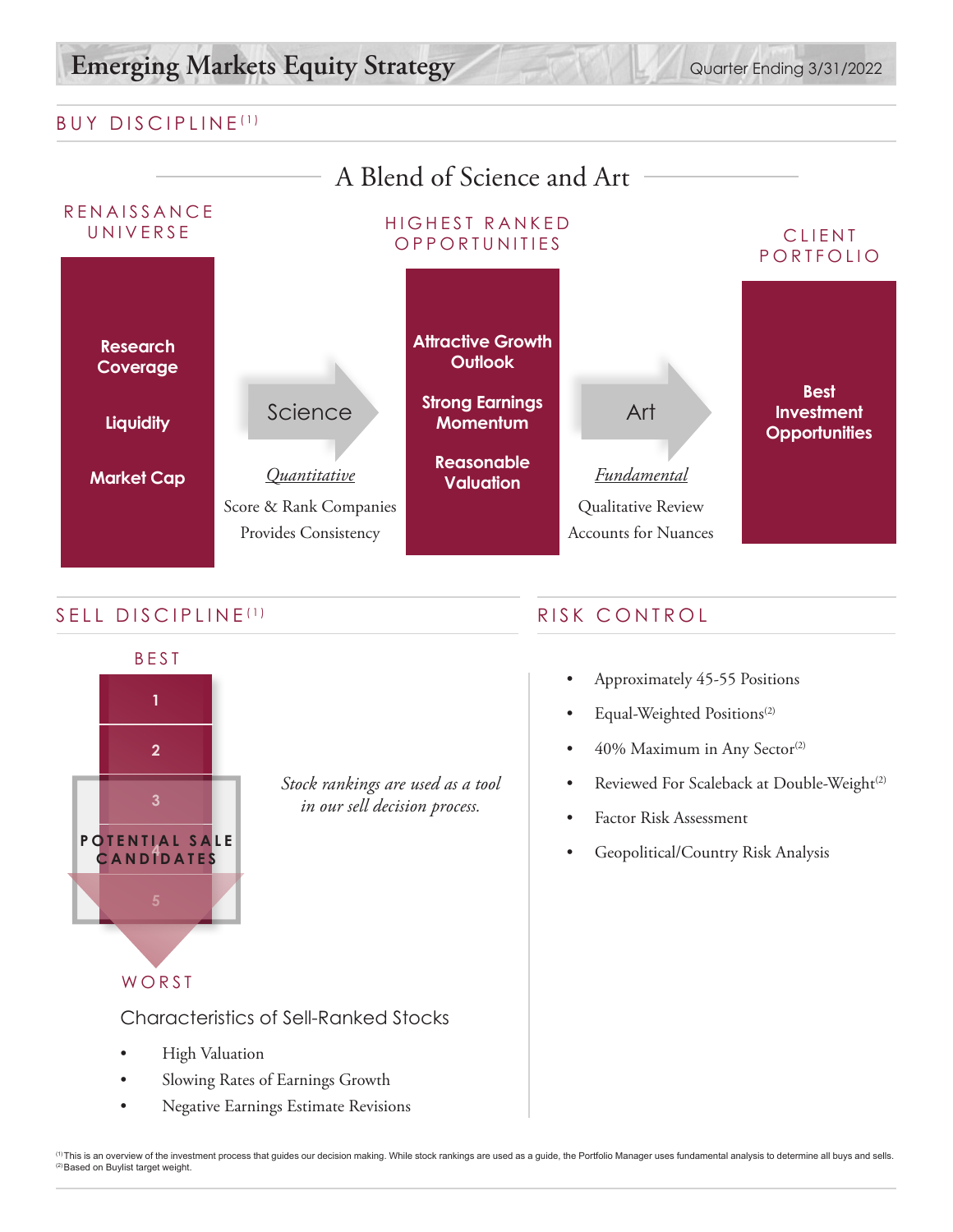# **Emerging Markets Equity Strategy** Quarter Ending 3/31/2022

### SECTOR ALLOCATION

|                                                   |                         |                                     |        |                                   | Mexico                                 |
|---------------------------------------------------|-------------------------|-------------------------------------|--------|-----------------------------------|----------------------------------------|
|                                                   | <b>Emerging Markets</b> | iShares MSCI                        |        |                                   | China                                  |
| Sector                                            | Equity $(1)(2)$         | Emerging Markets ETF <sup>(2)</sup> |        | Under/Overweight % <sup>(3)</sup> | South Korea                            |
| <b>Consumer Staples</b>                           | 18.2%                   | 5.7%                                |        | $+12.6$                           | <b>Brazil</b>                          |
| Industrials                                       | 13.2%                   | 5.3%                                |        | $+7.9$                            | Taiwan                                 |
|                                                   |                         |                                     |        |                                   | Hong Kong                              |
| Cash                                              | 2.3%                    | $0.2\%$                             |        | $\blacksquare$ +2.2               | India                                  |
| Health Care                                       | 5.1%                    | 3.8%                                |        | $\blacksquare$ +1.3               | Indonesia                              |
| Utilities                                         | 3.6%                    | 2.5%                                |        | $+1.1$                            | Thailand                               |
|                                                   |                         |                                     |        |                                   | South Africa                           |
| <b>Information Technology</b>                     | 20.6%                   | 21.1%                               | $-0.6$ |                                   | Peru                                   |
| Real Estate                                       | $0.0\%$                 | 2.0%                                | $-2.0$ |                                   | Greece                                 |
| Financials                                        | 19.7%                   | 21.9%                               | $-2.2$ |                                   | Russia                                 |
|                                                   |                         |                                     |        |                                   | Market Cap Exposure                    |
| Energy                                            | 1.9%                    | 5.7%                                | $-3.8$ |                                   |                                        |
| <b>Communication Services</b>                     | 6.1%                    | 10.0%                               | $-3.9$ |                                   | $$100$ Billion +                       |
|                                                   |                         |                                     |        |                                   | \$20 Billion-\$100 Billion             |
| Materials                                         | 5.0%                    | 9.7%                                | $-4.7$ |                                   | \$5 Billion-\$20 Billion               |
| <b>Consumer Discretionary</b>                     | 4.2%                    | 12.1%                               | $-7.8$ |                                   | \$0-\$5 Billion                        |
| Sources: Renaissance Research, FactSet, BlackRock |                         |                                     |        |                                   | Sources: Renaissance Research, FactSet |

## EMERGING MARKETS EQUITY HOLDINGS (1)(5)

#### Brazil

Companhia Brasileira de Distribuição, Cosan, Itaú Unibanco, Marfrig Global Foods, Sendas Distribuidora

#### China

BYD, China Life Insurance, COSCO Shipping, ENN Energy, Industrial and Commercial Bank of China, Kunlun Energy, Lenovo Group, Shanghai Pharmaceuticals, Vipshop, Weichai Power, Yum China Holdings

#### Greece

Hellenic Telecommunications Organization

### Hong Kong

CITIC, CK Hutchison, Hong Kong Exchanges & Clearing, Silicon Motion Technology, WH Group

#### *Sources: Renaissance Research, FactSet*



India

PT Bank Rakyat Indonesia, PT Indofood Sukses Makmur, PT Telekomunikasi Indonesia

#### Mexico

CEMEX, Coca-Cola FEMSA, Fomento Economico Mexicano, Grupo Aeroportuario del Centro Norte, Grupo Aeroportuario del Sureste, Industrias Bachoco, Volaris, Wal-Mart de Mexico

Peru Intercorp Financial Services









#### South Africa Life Healthcare Group

South Korea KB Financial, KT, LG Display, MagnaChip Semiconductor, POSCO, Shinhan Financial Group

#### Taiwan ASE Technology, ChipMOS Technologies, Taiwan Semiconductor Manufacturing, United Microelectronics

Thailand Kasikornbank





(1)Based on a representative account of the strategy discussed and shown as supplemental information to the GIPS Report. Portfolio characteristics (e.g., sector weights, valuation, growth rate) are based on a representative account that we believe is illustrative of the strategy. Characteristics and/or holdings may not be the same for all accounts invested in the strategy due to factors such as pending trades or account restrictions.

- $^{(2)}$ Weights as of the end of the presentation period. Cumulative total weighting may not add up to 100% due to rounding of percentages to the nearest decimal place.
- (3) Percentages may not match the actual difference between the representative account and the
- 

## GICS ® SECTOR INFORMATION

Sector Listing according to MSCI and S&P Dow Jones data: MSCI and S&P Dow Jones do not make any express or implied warranties or representations and shall have no liability whatsoever with respect to any GICS data contained herein.

Renaissance Investment Management 800.837.3863 n 513.723.4500 n Fax: 513.723.4512 n www.reninv.com



Country Weights(1)(2)

Mexico 16.6% China 16.5% South Korea 11.8% Brazil 11.7% Taiwan 10.9% Hong Kong 8.7% India 6.2% Indonesia 5.7% Thailand 2.3% South Africa 2.2% Peru 2.1% Greece 1.6% Russia 1.3% Market Cap Exposure(1)(2)(4)  $$100 \text{ billion} + 4.8\%$ \$20 Billion–\$100 Billion 30.6% \$5 Billion–\$20 Billion 33.5% \$0–\$5 Billion 31.0%